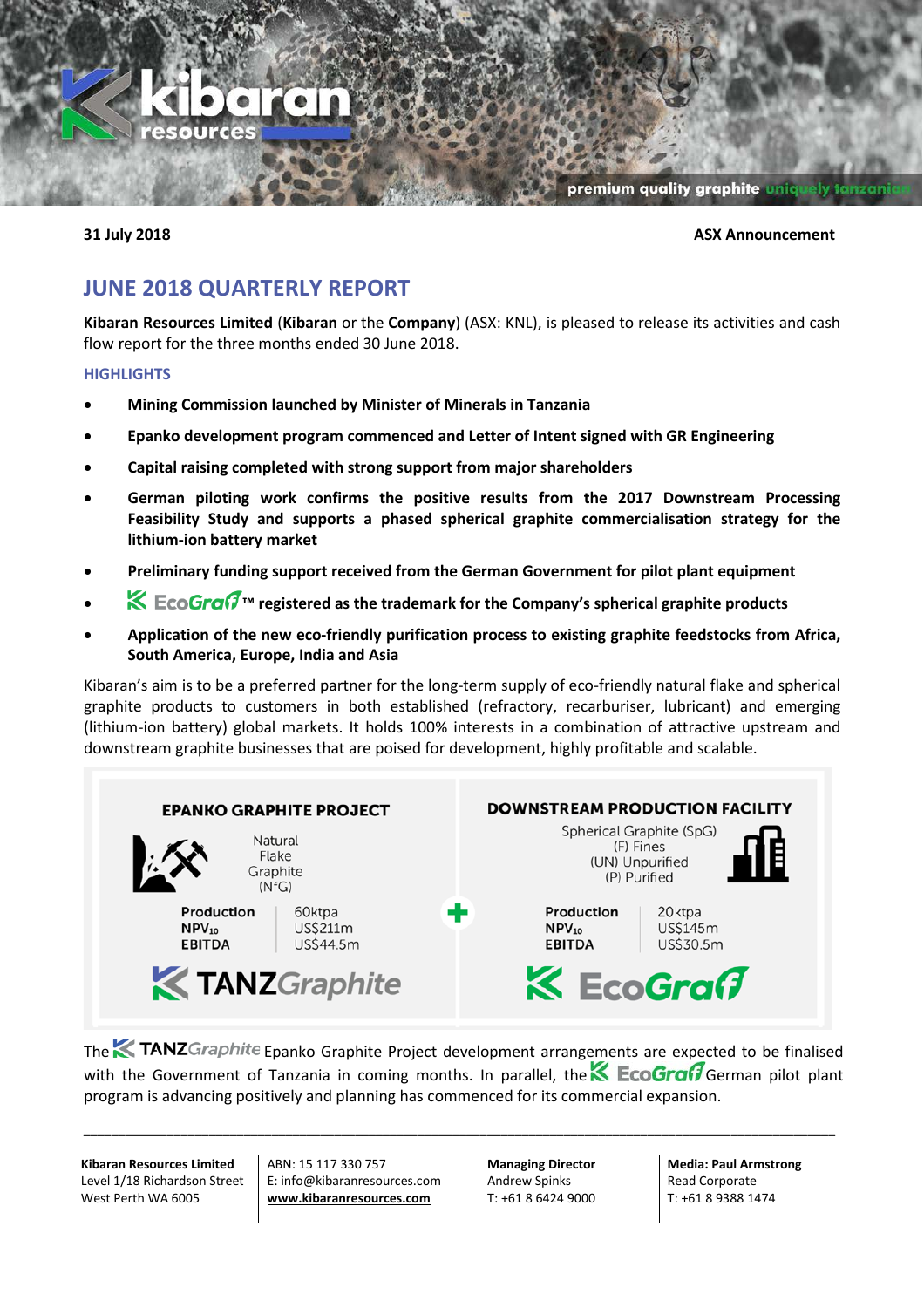Once established, Kibaran will operated a diversified graphite portfolio, supplying high quality East African natural flake graphite products to established markets in Asia and Europe, together with eco-friendly purified spherical graphite products from manufacturing facilities in each of those regions.



#### **EPANKO GRAPHITE PROJECT**

#### New Mining Commission

The Company is pleased to report that following the appointment of new Mining Commission Chairman Professor Idris Kikula by Tanzania's President HE Dr John Pombe Magufuli, the Minister of Minerals, Hon. Angellah Kairuki has formally launched the Mining Commission, which will be responsible for administering the mineral sector within Tanzania. The launch coincided with confirmation that the Mining Commission has commenced a process of issuing some 7,000 mineral licences that had been pending after the Tanzanian Government placed a ban on new licences in July last year.

\_\_\_\_\_\_\_\_\_\_\_\_\_\_\_\_\_\_\_\_\_\_\_\_\_\_\_\_\_\_\_\_\_\_\_\_\_\_\_\_\_\_\_\_\_\_\_\_\_\_\_\_\_\_\_\_\_\_\_\_\_\_\_\_\_\_\_\_\_\_\_\_\_\_\_\_\_\_\_\_\_\_\_\_\_\_\_\_\_\_\_\_\_\_\_\_\_\_\_\_\_\_\_\_\_\_\_\_\_



Minister for Minerals, Hon. Angellah Kairuki launching the new Mining Commission with its Chairman, Professor Idris Kikula.

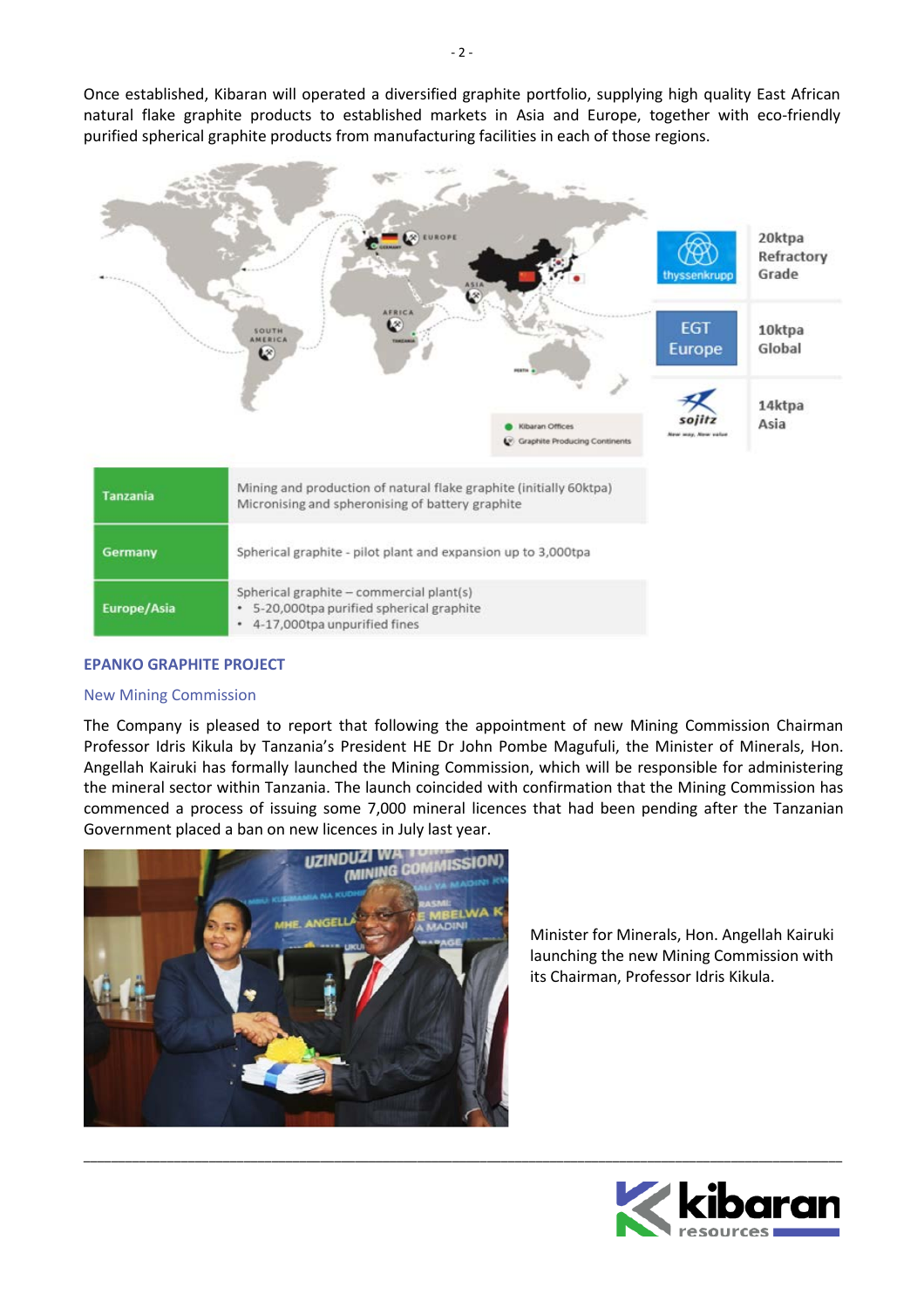Kibaran welcomes this positive step, which is expected to enable a restart of development programs that were impacted by the changes introduced last year. Formation and launch of the new Mining Commission paves the way for Kibaran to present its development strategy for the Epanko Graphite Project and confirm aspects of the new mineral legislation, particularly those that impact the financing of new mining operations in Tanzania. As part of this process the Company has recently met with the Minister of Minerals and also with the Bank of Tanzania, with further discussions planned with the Ministries of Minerals, Finance as well as Industry, Trade and Investment. Kibaran is uniquely positioned with a US\$89 million new development ready project, having completed an Equator Principles compliant bankable feasibility study that satisfies the stringent International Finance Corporation Performance Standards and World Bank Group Environmental, Health and Safety Guidelines. The Epanko Graphite Project will provide significant benefits for Tanzania, directly employing some 250 persons and contributing over US\$500 million to the economy in just the first 20 years of operation.

Project finance discussions are advanced, with prospective lenders awaiting clarification from the Mining Commission on various aspects of the legislation affecting lending arrangements. The Australian Government via the Department of Foreign Affairs and Trade and the Australia-Africa Minerals and Energy Group are continuing to assist Australian companies with investments in the Tanzanian resource sector to work with the Government for a win-win outcome.

#### Development Program Commenced

Following positive recent progress and developments in Tanzania (refer ASX Announcement 7 June 2018) the Company announced on 13 June 2018 that it has entered into a non-binding Letter of Intent with GR Engineering Services Limited (GR Engineering). The Letter of Intent provides a framework for the parties to negotiate an Early Works Agreement and ultimately an EPC Contract in relation to the design and construction of a new 460,000tpa mineral processing facility at the 60,000tpa Epanko Graphite Project.

Under the Letter of Intent, it is proposed that an Early Works Agreement will provide for GR Engineering to undertake detailed engineering design works and early procurement activities. Kibaran may elect to pay for up to 30% of the Early Works via the issue of shares to GR Engineering. Where an EPC Contract is progressed, the parties may also agree to assign the value of the early works into that contract.

Given the conservative capital cost estimation approach used during the Epanko Bankable Feasibility Study and SRK Independent Engineer's Review (refer ASX Announcement 21 June 2017), the parties plan to adopt a Target Cost Estimate model for the EPC Contract, incentivising GR Engineering for outperformance against agreed time and cost measures. Entry into and commencement of the EPC Contract is subject to finalising the Epanko debt financing program, a final investment decision by Kibaran and receipt of all regulatory approvals.

GR Engineering Services Limited is an engineering company with a proven industry reputation and track record specialising in engineering design and construction services for the resources industry.

#### **BATTERY (SPHERICAL) GRAPHITE PILOT PLANT**

Positive progress was achieved during the quarter with the German pilot plant program, including:

- initial results indicating the potential to improve the efficiency of power, water and reagent consumption rates to achieve improved operating cost performance;
- application of the new eco-friendly purification process to existing graphite feedstocks from Africa, South America, Europe, India and Asia;
- German Government financial support to contribute to the cost of acquiring additional processing equipment; and
- registration of  $K$  EcoGra $G_{\text{m}}$  trademark.

Prospective customers confirmed that the performance of the Epanko purified spherical graphite products achieves key criteria for potential sales commitments and have requested additional samples so that

\_\_\_\_\_\_\_\_\_\_\_\_\_\_\_\_\_\_\_\_\_\_\_\_\_\_\_\_\_\_\_\_\_\_\_\_\_\_\_\_\_\_\_\_\_\_\_\_\_\_\_\_\_\_\_\_\_\_\_\_\_\_\_\_\_\_\_\_\_\_\_\_\_\_\_\_\_\_\_\_\_\_\_\_\_\_\_\_\_\_\_\_\_\_\_\_\_\_\_\_\_\_\_\_\_\_\_\_\_

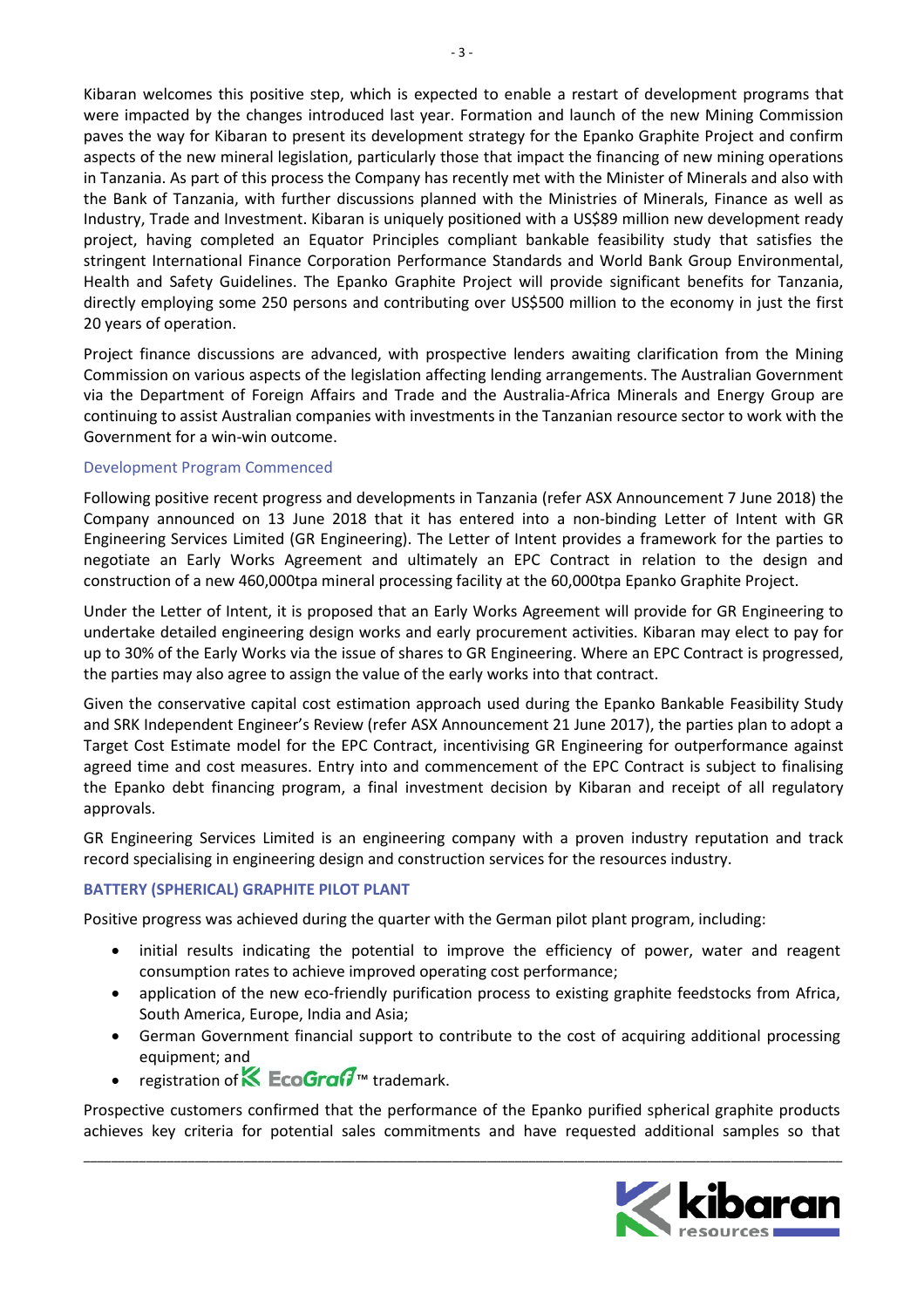performance testing can incorporate a variety of product sizing requirements and other graphite feedstocks purified with the Company's non-hydrofluoric acid process.

The outlook for battery graphite products continues to strengthen with Europe's EU Commission supporting the EU Battery Alliance, a partnership between government and industry to promote the establishment of European lithium-ion battery manufacturing capabilities. The EU Commission forecasts that this market will be worth up to €250 billion by 2025 and the program is focussed on supplying batteries for European electric vehicle manufacturers.

To meet this demand, Kibaran has developed a phased approach for its planned downstream processing business, commencing with an expansion of the German pilot plant, followed by the establishment of spherical graphite production hubs in Asia and Europe. The Company is currently advancing development discussions with a number of large industrial groups in both regions.

| Phase   |                                           | <b>Battery (Spherical) Graphite</b>                                      | <b>Fines Products</b> |
|---------|-------------------------------------------|--------------------------------------------------------------------------|-----------------------|
| Stage 1 | <b>Pilot Plant Test Work</b><br>Expansion | Epanko + Other existing feedstocks<br>3,000tpa customer trials and sales | $<$ 3,000 $tpa$       |
| Stage 2 | <b>Commercial Launch</b>                  | 5,000tpa                                                                 | <5,000tpa             |
| Stage 3 | <b>Commercial Expansion</b>               | 20,000tpa                                                                | $<$ 20,000tpa         |

**CoGraf7** commercialisation program and pilot plant test work using a thermo-gravimetric analyser on graphite samples.

### **CORPORATE**

#### Capital Raising

The Company has raised \$2,776,000 through the issue of 19,828,573 fully paid ordinary shares to institutional, professional and sophisticated investors. The shares were issued at \$0.14 per share. (refer ASX Announcement dated 29 June 2018.

The funds raised, together with existing cash reserves, will be applied towards the development arrangements for the Epanko Graphite Project in Tanzania and to advance the commercialisation of the new EcoGraf spherical graphite business for the lithium-ion battery market.

#### Cash

Cash at 30 June 2018 was \$2.9m and cash flow details are contained in the attached *ASX Appendix 5B*.

#### Share Capital

| Issued fully paid ordinary shares:                   | 264,180,967 |
|------------------------------------------------------|-------------|
| Issued fully paid ordinary shares subject to escrow: | 11.500.000  |
| ままっ ほうしょうしょう よきょうしょう                                 |             |

Unlisted options:

| <b>Number</b> | <b>Exercise price</b> | <b>Expiry</b>    |
|---------------|-----------------------|------------------|
| 1,000,000     | 30 cents              | 31 December 2018 |
| 1,000,000     | 22.82 cents           | 2 June 2019      |
| 1,050,000     | 23 cents              | 6 March 2020     |

\_\_\_\_\_\_\_\_\_\_\_\_\_\_\_\_\_\_\_\_\_\_\_\_\_\_\_\_\_\_\_\_\_\_\_\_\_\_\_\_\_\_\_\_\_\_\_\_\_\_\_\_\_\_\_\_\_\_\_\_\_\_\_\_\_\_\_\_\_\_\_\_\_\_\_\_\_\_\_\_\_\_\_\_\_\_\_\_\_\_\_\_\_\_\_\_\_\_\_\_\_\_\_\_\_\_\_\_\_

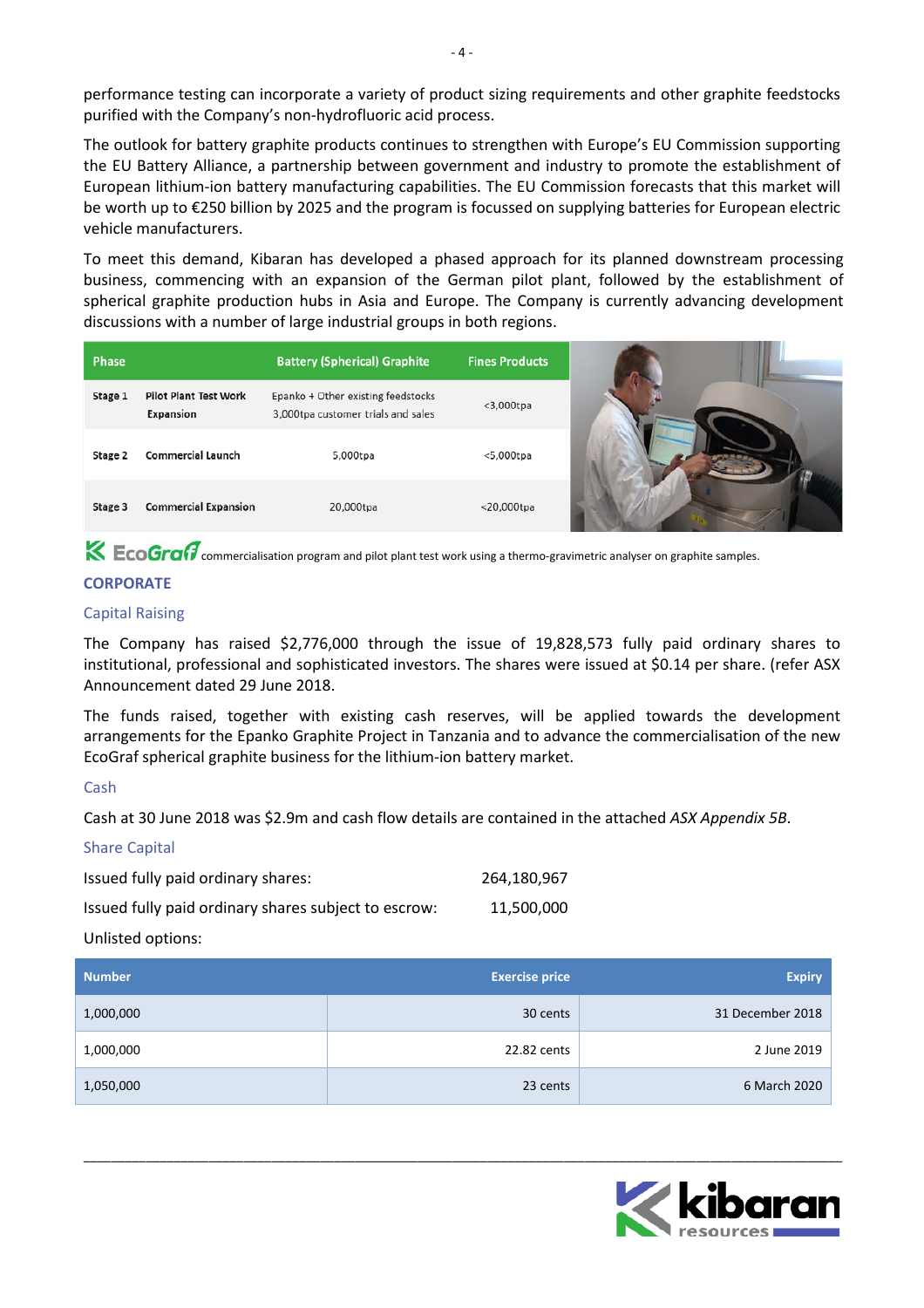#### **SCHEDULE OF TENEMENTS**

| <b>Licence</b> | <b>Ownership interest</b> | <b>Acquired/disposed</b><br>during the quarter | Area (km <sup>2</sup> ) | <b>Location</b>           |
|----------------|---------------------------|------------------------------------------------|-------------------------|---------------------------|
| ML 548/2015    | 100%                      | No change                                      | 9.62                    | Mahenge, Tanzania         |
| PL 7906/2012   | 100%                      | No change                                      | 59.24                   | Merelani-Arusha, Tanzania |
| PL 7907/2012   | 100%                      | No change                                      | 26.42                   | Merelani-Arusha, Tanzania |
| PL 7915/2012   | 100%                      | No change                                      | 41.47                   | Merelani-Arusha, Tanzania |
| PL 9306/2013   | 100%                      | No change                                      | 35.31                   | Mahenge, Tanzania         |
| PL 9331/2013   | 100%                      | No change                                      | 2.76                    | Mahenge, Tanzania         |
| PL 9537/2014   | 100%                      | No change                                      | 42.00                   | Tanga, Tanzania           |
| PL 10090/2014  | 100%                      | No change                                      | 44.88                   | Merelani-Arusha, Tanzania |
| PL 10091/2014  | 100%                      | No change                                      | 114.22                  | Merelani-Arusha, Tanzania |
| PL 10092/2014  | 100%                      | No change                                      | 23.23                   | Merelani-Arusha, Tanzania |
| PL 10388/2014  | 100%                      | No change                                      | 2.57                    | Mahenge, Tanzania         |
| PL 10390/2014  | 100%                      | No change                                      | 2.81                    | Mahenge, Tanzania         |
| PL 10394/2014  | 100%                      | No change                                      | 9.74                    | Mahenge, Tanzania         |
| PL 10752/2016  | 100%                      | No change                                      | 23.45                   | Mahenge, Tanzania         |
| PL 10868/2016  | 100%                      | No change                                      | 72.82                   | Merelani-Arusha, Tanzania |
| PL 10869/2016  | 100%                      | No change                                      | 29.95                   | Merelani-Arusha, Tanzania |
| PL 10872/2016  | 100%                      | No change                                      | 2.60                    | Merelani-Arusha, Tanzania |
| PL 10972/2016  | 100%                      | No change                                      | 3.83                    | Mahenge, Tanzania         |
| PL 11081/2017  | 100%                      | No change                                      | 2.08                    | Merelani-Arusha, Tanzania |
| PL 11082/2017  | 100%                      | No change                                      | 20.77                   | Merelani-Arusha, Tanzania |
| PL 11083/2017  | 100%                      | No change                                      | 50.73                   | Merelani-Arusha, Tanzania |

#### **For further information, please contact:**

| <b>Investors</b>         | Media              |
|--------------------------|--------------------|
| Andrew Spinks            | Paul Armstrong     |
| <b>Managing Director</b> | Read Corporate     |
| T: +61 8 6424 9002       | T: +61 8 9388 1474 |

The production targets and forecast financial information referred to in this ASX announcement were originally reported to the ASX by the Company on 21 June 2017 and on 5 December 2017. All material assumptions underpinning the production targets and forecast financial information reported in those ASX announcements continue to apply and have not materially changed.

Various statements in this announcement constitute statements relating to intentions, future acts and events. Such statements are generally classified as "forward-looking statements" and involve known and unknown risks, uncertainties and other important factors that could cause those future acts, events and circumstances to differ materially from what is presented or implicitly portrayed herein. The Company gives no assurances that the anticipated results, performance or achievements expressed or implied in these forward-looking statements will be achieved.

\_\_\_\_\_\_\_\_\_\_\_\_\_\_\_\_\_\_\_\_\_\_\_\_\_\_\_\_\_\_\_\_\_\_\_\_\_\_\_\_\_\_\_\_\_\_\_\_\_\_\_\_\_\_\_\_\_\_\_\_\_\_\_\_\_\_\_\_\_\_\_\_\_\_\_\_\_\_\_\_\_\_\_\_\_\_\_\_\_\_\_\_\_\_\_\_\_\_\_\_\_\_\_\_\_\_\_\_\_

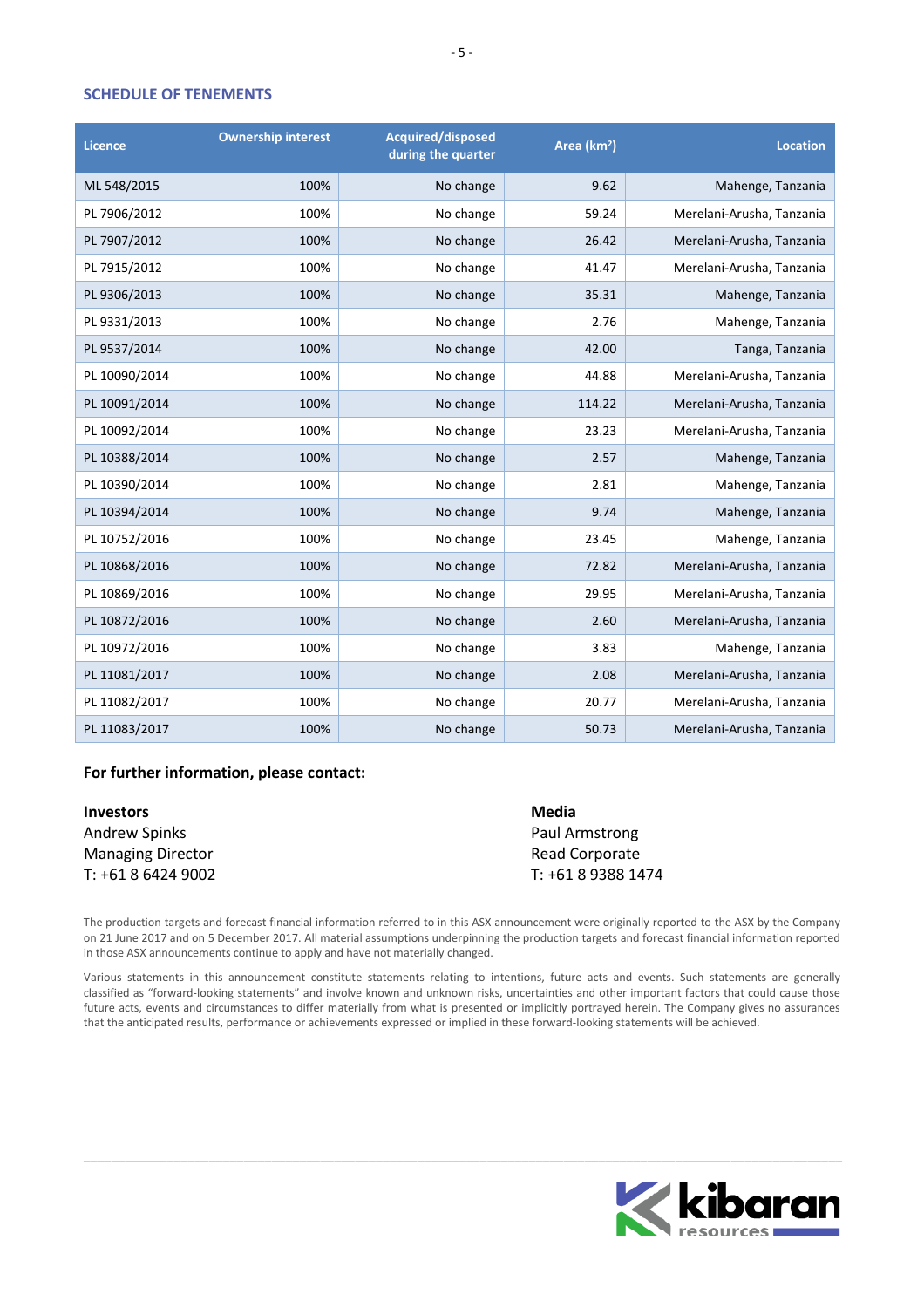*+Rule 5.5*

# **Appendix 5B**

# **Mining exploration entity and oil and gas exploration entity quarterly report**

Introduced 01/07/96 Origin Appendix 8 Amended 01/07/97, 01/07/98, 30/09/01, 01/06/10, 17/12/10, 01/05/13, 01/09/16

#### **Name of entity**

Kibaran Resources Limited

15 117 330 757 30 June 2018

**ABN Quarter ended ("current quarter")**

| <b>Consolidated statement of cash flows</b> |                                                   | <b>Current quarter</b><br>\$A'000 | Year<br>\$A'000 |
|---------------------------------------------|---------------------------------------------------|-----------------------------------|-----------------|
| 1.                                          | Cash flows from operating activities              |                                   |                 |
| 1.1                                         | Receipts from customers                           |                                   |                 |
| 1.2                                         | Payments for                                      |                                   |                 |
|                                             | exploration & evaluation<br>(a)                   | (326)                             | (2, 117)        |
|                                             | development<br>(b)                                |                                   |                 |
|                                             | production<br>(c)                                 |                                   |                 |
|                                             | staff costs<br>(d)                                | (302)                             | (1,280)         |
|                                             | (e) administration and corporate costs            | (89)                              | (1,078)         |
| 1.3                                         | Dividends received (see note 3)                   |                                   |                 |
| 1.4                                         | Interest received                                 | 2                                 | 13              |
| 1.5                                         | Interest and other costs of finance paid          |                                   |                 |
| 1.6                                         | Income taxes paid                                 |                                   |                 |
| 1.7                                         | Research and development refunds                  |                                   | 2,819           |
| 1.8                                         | Other (provide details if material)               |                                   |                 |
| 1.9                                         | Net cash from / (used in) operating<br>activities | (715)                             | (1,643)         |

|     | Cash flows from investing activities |  |
|-----|--------------------------------------|--|
| 2.1 | Payments to acquire:                 |  |
|     | property, plant and equipment<br>(a) |  |
|     | tenements (see item 10)<br>(b)       |  |
|     | investments<br>(C)                   |  |
|     | other non-current assets<br>(d)      |  |

+ See chapter 19 for defined terms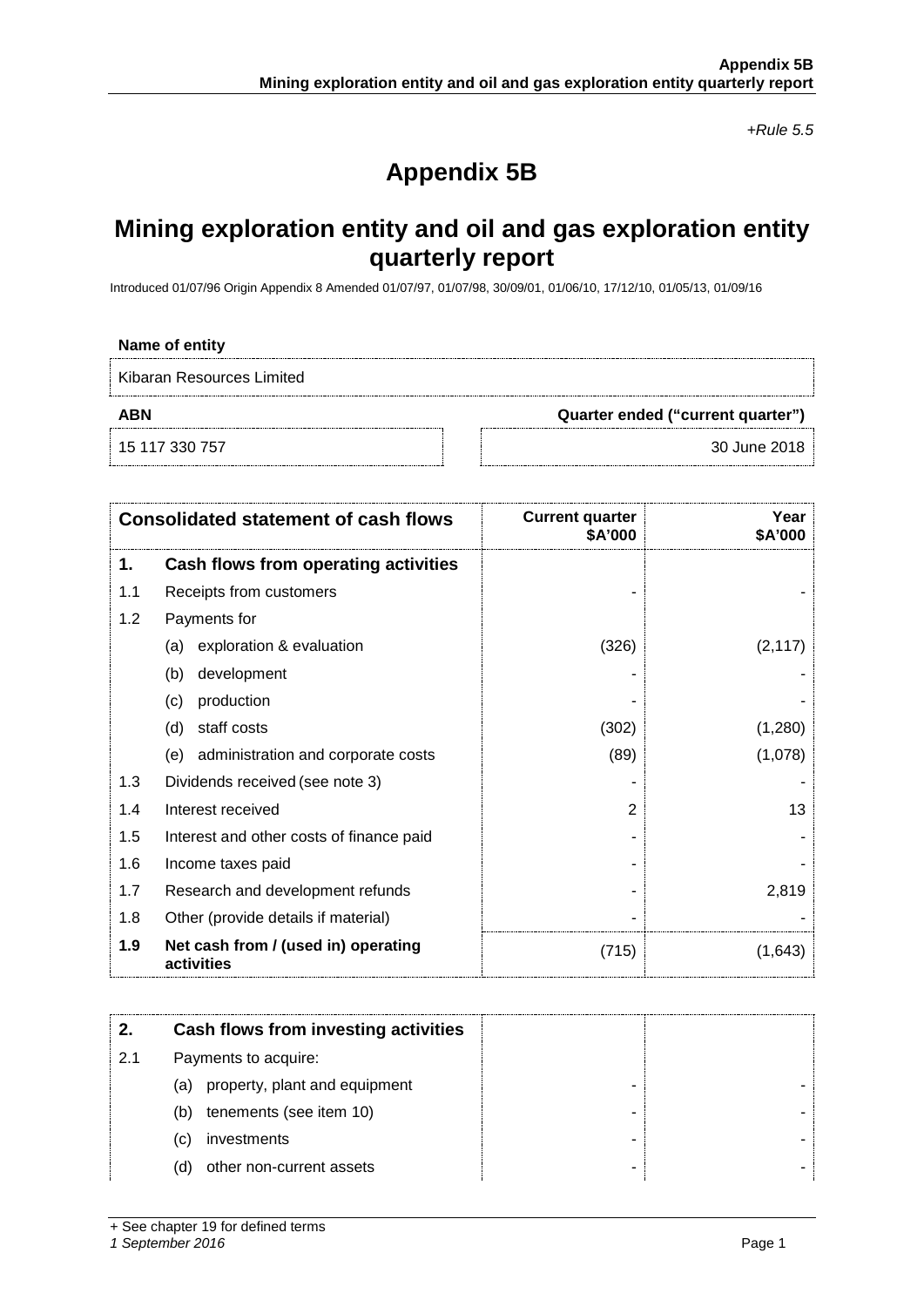#### **Appendix 5B Mining exploration entity and oil and gas exploration entity quarterly report**

|     | <b>Consolidated statement of cash flows</b>       | <b>Current quarter</b><br><b>SA'000</b> | Year<br>A'000 |
|-----|---------------------------------------------------|-----------------------------------------|---------------|
| 2.2 | Proceeds from the disposal of:                    |                                         |               |
|     | property, plant and equipment<br>(a)              |                                         |               |
|     | tenements (see item 10)<br>(b)                    |                                         |               |
|     | investments<br>(c)                                |                                         |               |
|     | other non-current assets<br>(d)                   |                                         |               |
| 2.3 | Cash flows from loans to other entities           |                                         |               |
| 2.4 | Dividends received (see note 3)                   |                                         |               |
| 2.5 | Other (provide details if material)               |                                         |               |
| 2.6 | Net cash from / (used in) investing<br>activities |                                         |               |

| 3.   | Cash flows from financing activities                                           |       |       |
|------|--------------------------------------------------------------------------------|-------|-------|
| 3.1  | Proceeds from issues of shares                                                 | 2,641 | 2,641 |
| 3.2  | Proceeds from issue of convertible notes                                       |       |       |
| 3.3  | Proceeds from exercise of share options                                        |       |       |
| 3.4  | Transaction costs related to issues of<br>shares, convertible notes or options | (169) | 169)  |
| 3.5  | Proceeds from borrowings                                                       |       |       |
| 3.6  | Repayment of borrowings                                                        |       |       |
| 3.7  | Transaction costs related to loans and<br>borrowings                           |       |       |
| 3.8  | Dividends paid                                                                 |       |       |
| 3.9  | Other (provide details if material)                                            |       |       |
| 3.10 | Net cash from / (used in) financing<br>activities                              | 2,472 | 2,472 |

| 4.  | Net increase / (decrease) in cash and<br>cash equivalents for the period |       |         |
|-----|--------------------------------------------------------------------------|-------|---------|
| 4.1 | Cash and cash equivalents at beginning of<br>period                      | 1,151 | 2,079   |
| 4.2 | Net cash from / (used in) operating<br>activities (item 1.9 above)       | (715) | (1,643) |
| 4.3 | Net cash from / (used in) investing activities<br>(item 2.6 above)       |       |         |
| 4.4 | Net cash from / (used in) financing activities<br>item 3.10 above)       | 2,472 | 2,472   |
| 4.5 | Effect of movement in exchange rates on<br>cash held                     | (4)   | (4)     |
| 4.6 | Cash and cash equivalents at end of<br>period                            | 2.904 | 2.904   |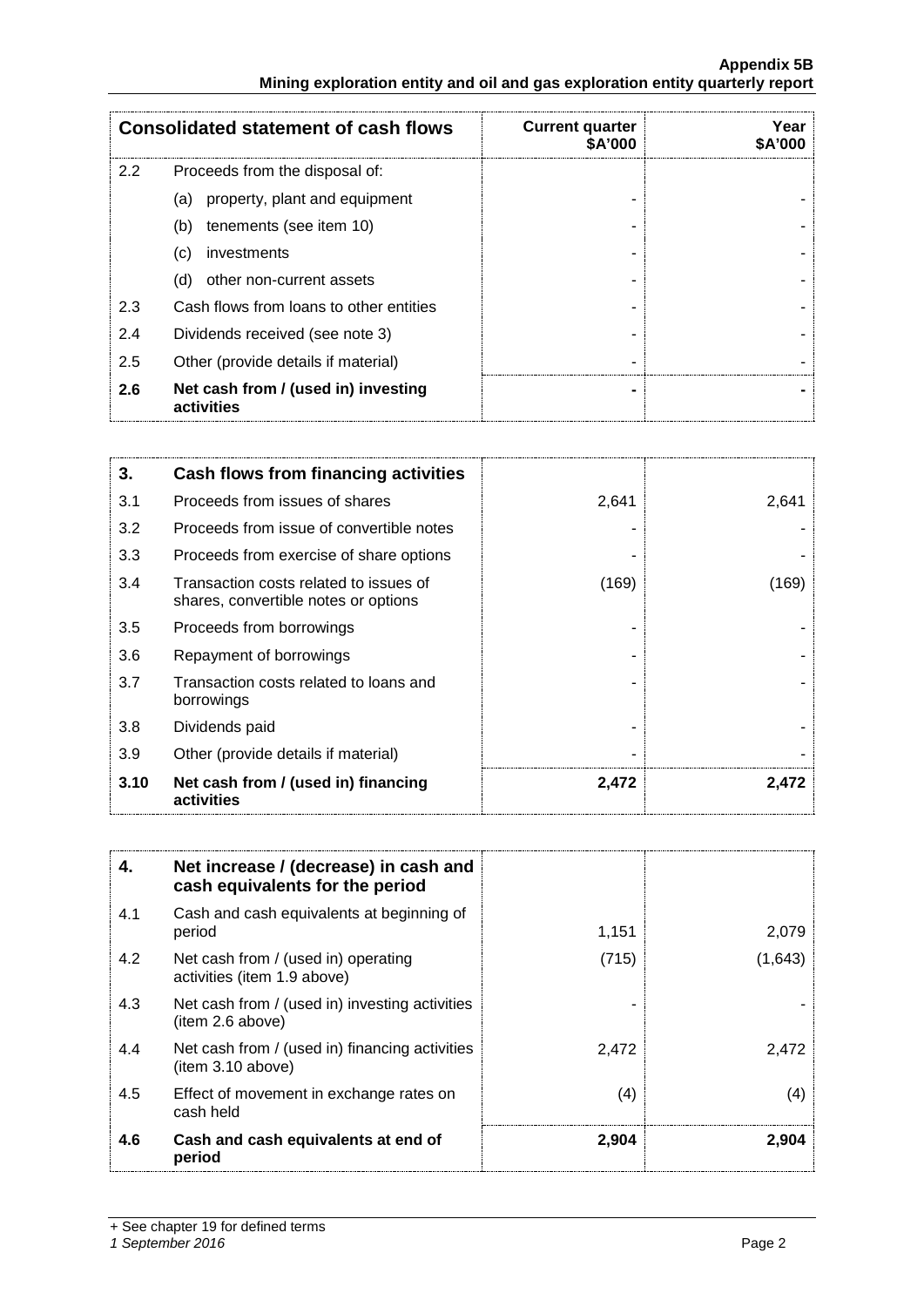|                                                                               | Appendix 5B |
|-------------------------------------------------------------------------------|-------------|
| Mining exploration entity and oil and gas exploration entity quarterly report |             |

| 5.  | Reconciliation of cash and cash<br>equivalents<br>at the end of the quarter (as shown in the<br>consolidated statement of cash flows) to the<br>related items in the accounts | <b>Current quarter</b><br>\$A'000 | <b>Previous quarter</b><br><b>\$A'000</b> |
|-----|-------------------------------------------------------------------------------------------------------------------------------------------------------------------------------|-----------------------------------|-------------------------------------------|
| 5.1 | Bank balances                                                                                                                                                                 | 2,825                             | 1.072                                     |
| 5.2 | Call deposits                                                                                                                                                                 | 79                                | 79                                        |
| 5.3 | <b>Bank overdrafts</b>                                                                                                                                                        |                                   |                                           |
| 5.4 | Other (provide details)                                                                                                                                                       |                                   |                                           |
| 5.5 | Cash and cash equivalents at end of<br>quarter (should equal item 4.6 above)                                                                                                  | 2.904                             | 1.151                                     |

### **6.** Payments to directors of the entity and their associates Current quarter

- 6.1 Aggregate amount of payments to these parties included in item 1.2
- 6.2 Aggregate amount of cash flow from loans to these parties included in item 2.3
- 6.3 Include below any explanation necessary to understand the transactions included in items 6.1 and 6.2

Directors' remuneration and consulting fees.

### **7. Payments to related entities of the entity and their associates**

- 7.1 Aggregate amount of payments to these parties included in item 1.2  $\parallel$
- 7.2 Aggregate amount of cash flow from loans to these parties included in item 2.3
- 7.3 Include below any explanation necessary to understand the transactions included in items 7.1 and 7.2

| vunvut yuurvi<br>\$A'000 |
|--------------------------|
| 285                      |
|                          |

**Current quarter**

**\$A'000**

-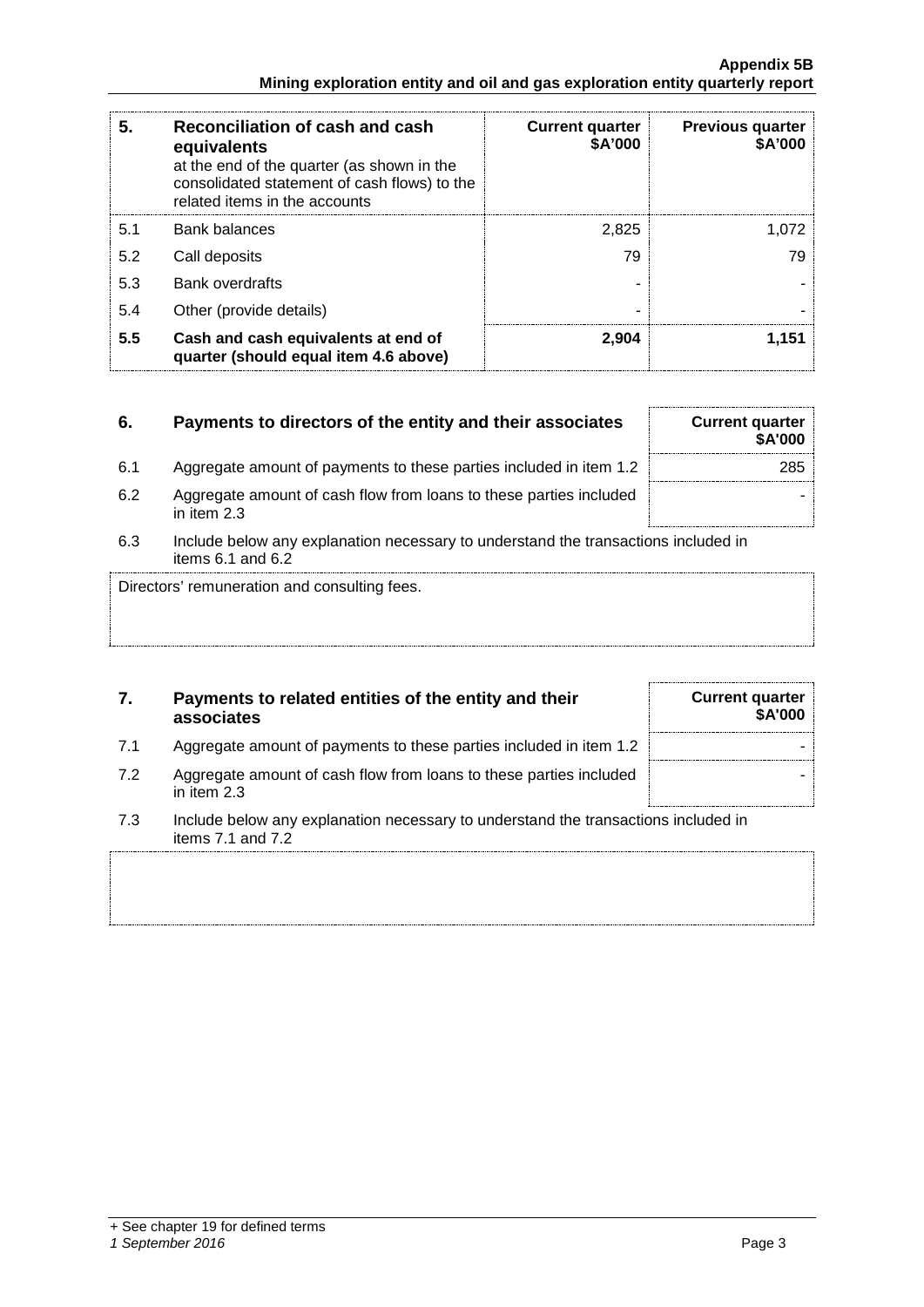|     | <b>Financing facilities available</b><br>Add notes as necessary for an<br>understanding of the position | <b>Total facility amount</b><br>at quarter end<br>\$A'000 | Amount drawn at<br>quarter end<br>\$A'000 |
|-----|---------------------------------------------------------------------------------------------------------|-----------------------------------------------------------|-------------------------------------------|
| 81  | Loan facilities                                                                                         | -                                                         |                                           |
| 8.2 | Credit standby arrangements                                                                             | -                                                         |                                           |
| 8.3 | Other (please specify)                                                                                  | -                                                         |                                           |

8.4 Include below a description of each facility above, including the lender, interest rate and whether it is secured or unsecured. If any additional facilities have been entered into or are proposed to be entered into after quarter end, include details of those facilities as well.

| 9   | <b>Estimated cash outflows for next quarter</b> |  |
|-----|-------------------------------------------------|--|
| 9.1 | Exploration and evaluation                      |  |
| 9.2 | Development                                     |  |
| 9.3 | Production                                      |  |
| 9.4 | Staff costs                                     |  |
| 9.5 | Administration and corporate costs              |  |
| 9.6 | Other (provide details if material)             |  |
| 9.7 | <b>Total estimated cash outflows</b>            |  |

| 10.               | <b>Changes in</b><br>tenements<br>(items $2.1(b)$ and<br>$2.2(b)$ above)                          | <b>Tenement</b><br>reference<br>and location | <b>Nature of interest</b> | Interest at<br>beginning<br>of quarter | <b>Interest</b><br>at end of<br>quarter |
|-------------------|---------------------------------------------------------------------------------------------------|----------------------------------------------|---------------------------|----------------------------------------|-----------------------------------------|
| 10.1              | Interests in mining<br>tenements and<br>petroleum tenements<br>lapsed, relinquished<br>or reduced |                                              |                           |                                        |                                         |
| 10.2 <sub>1</sub> | Interests in mining<br>tenements and<br>petroleum tenements<br>acquired or increased              |                                              |                           |                                        |                                         |